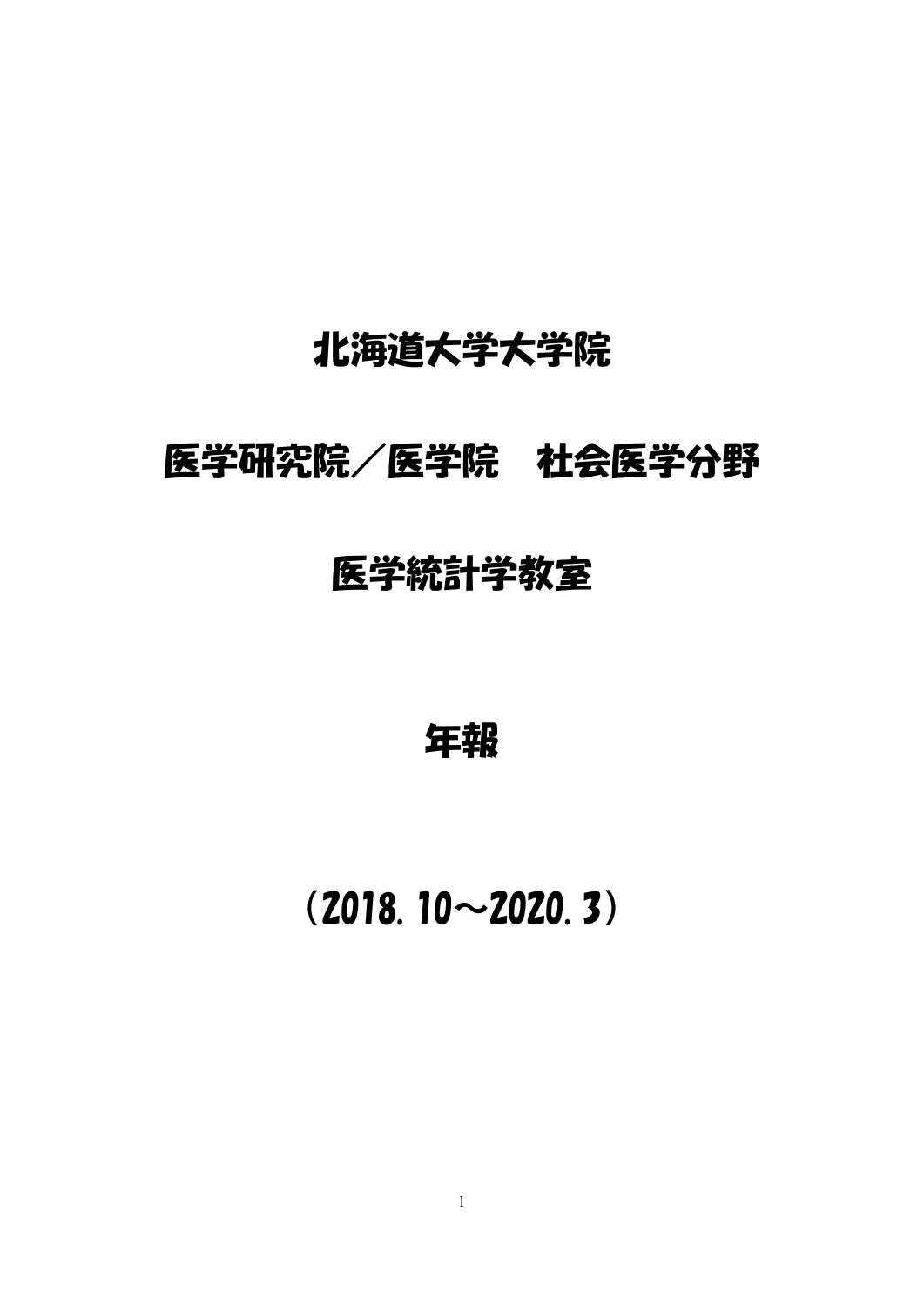## 目次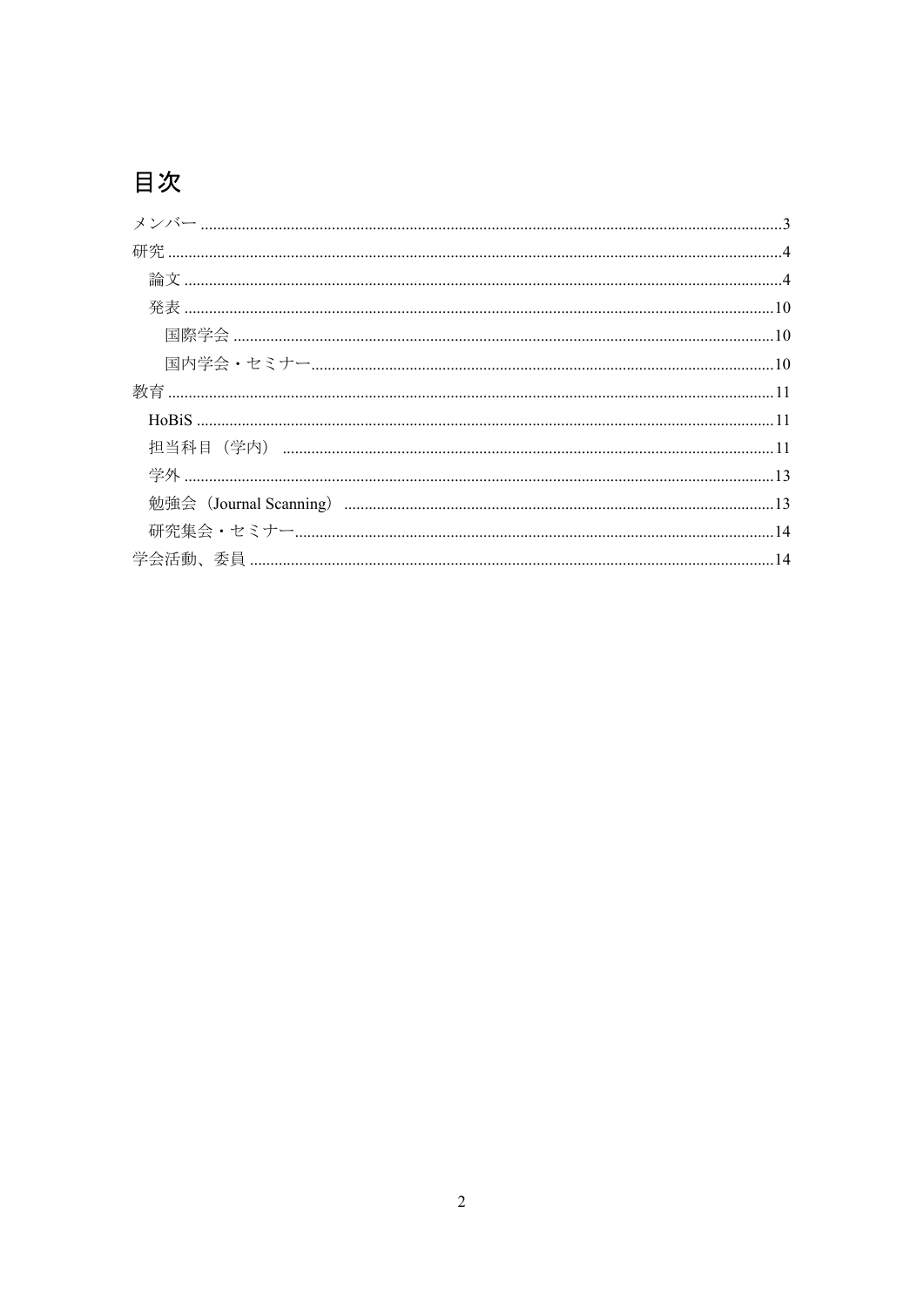## メンバー

2018 年度(2018.10~2019.3)

大学院 医学研究院・医学院 医学統計学教室

| 准教授   | 横田<br>勲  |  |
|-------|----------|--|
| D1    | 真唯<br>西村 |  |
| 客員准教授 | 伊藤<br>陽一 |  |

北海道大学病院 臨床研究開発センター 生物統計部門

| 特任准教授  | 尚樹<br>西本  |                |
|--------|-----------|----------------|
| 特定専門職員 | 浩太<br>大野  | $\sim$ 2018.12 |
| 特定専門職員 | 諒<br>髙木   | $2019.3\sim$   |
| 事務補助員  | 菅田<br>かおり | 産休中            |

#### 2019 年度(2019.4~2020.3)

|  | 大学院 医学研究院・医学院 医学統計学教室 |  |
|--|-----------------------|--|
|  |                       |  |

| 准教授            | 勲<br>横田  |                        |
|----------------|----------|------------------------|
|                |          |                        |
| D <sub>2</sub> | 真唯<br>西村 |                        |
| M1             | 栄詞<br>中村 |                        |
| M1             | 曽根<br>和樹 |                        |
| 研究生            | 卯野木 陽子   | $2019.10 \sim 2020.3$  |
| 客員准教授          | 伊藤<br>陽一 |                        |
| 業務補助者          | 玉絵<br>竹中 | $2019.4 \sim 2019.9$   |
|                |          | 平成 31 年度「研究活動とライフイベントの |
|                |          | 両立のための補助人材支援           |
|                |          | 女性研究支援室より派遣            |
| 業務補助者          | 加藤<br>美樹 | $2019.10 \sim 2020.3$  |
|                |          | 平成 31 年度「研究活動とライフイベントの |
|                |          | 両立のための補助人材支援」          |
|                |          | 女性研究支援室より派遣            |

#### 北海道大学病院 臨床研究開発センター 生物統計部門

| 特任准教授  | 尚樹<br>西本  |  |
|--------|-----------|--|
| 助教     | 虎次<br>天野  |  |
| 特定専門職員 | 髙木<br>諒   |  |
| 事務補助員  | 菅田<br>かおり |  |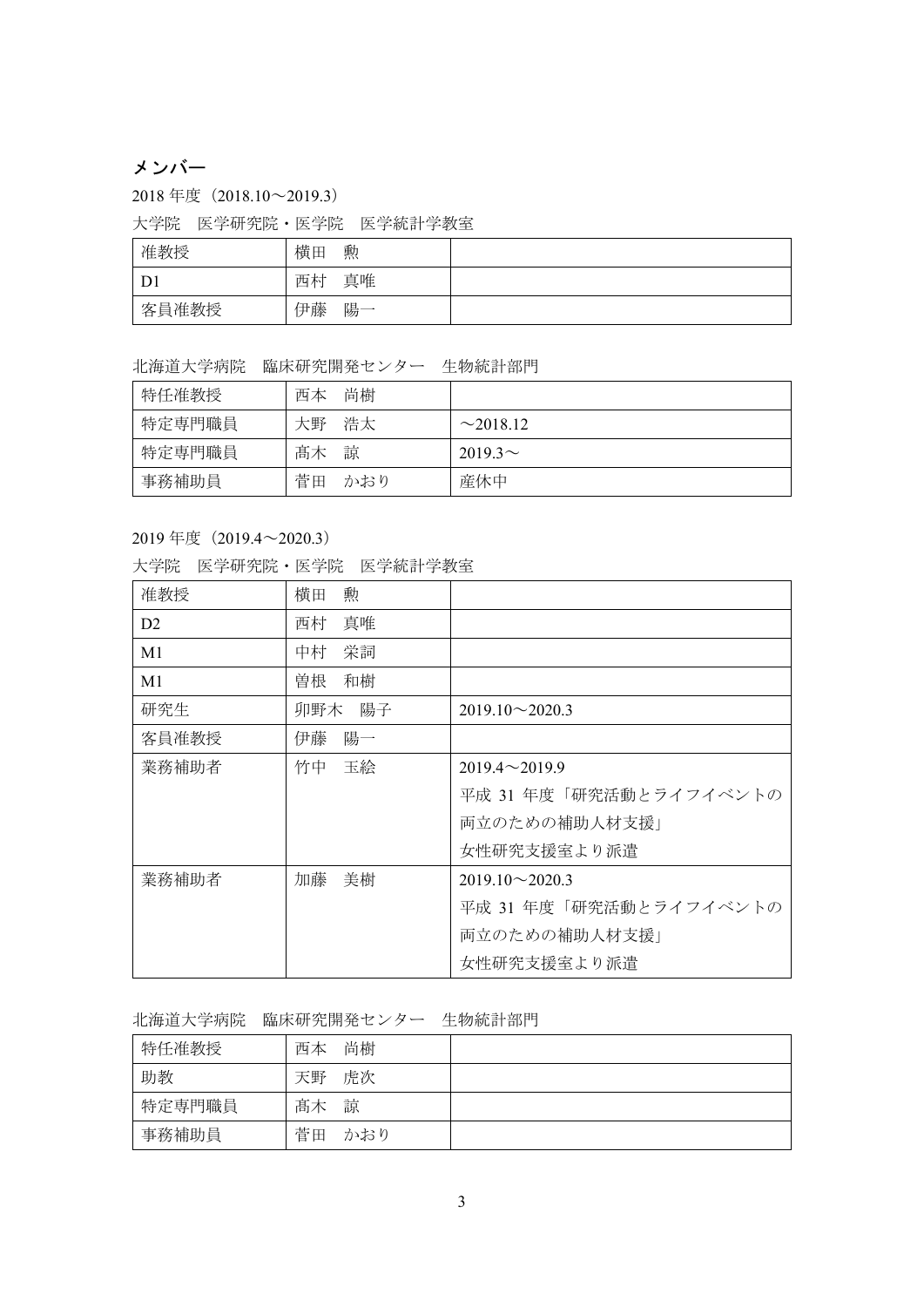## 研究 論文

- 1. Katayama K, Imai T, Abe Y, Nawa T, Maeda N, Nakanishi K, Wada H, Fukui K, Ito Y, Yokota I, Ohkawa K. Number of nodules but not dize of hepatocellular carcinoma can predict refractoriness to transarterial chemoembolization and poor prognosis. *J Clin Med Res*. 2018; 10: 765-771.
- 2. Hishiki T, Matsumoto K, Ohira M, Kamijo T, Shichino H, Kuroda T, Yoneda A, Soejima T, Nakazawa A, Takimoto T, Yokota I, Teramukai S, Takahashi H, Fukushima T, Kaneko T, Hara J, Kaneko M, Ikeda H, Tajiri T, Nakagawara A; Japan Childhood Cancer Group Neuroblastoma Committee (JNBSG).Results of a phase II trial for high-risk neuroblastoma treatment protocol JN-H-07: a report from the Japan Childhood Cancer Group Neuroblastoma Committee (JNBSG). *Int J Clin Oncol*. 2018. 2018; 23: 965-973. [2017 5y-IF:2.228, 2018 5y-IF:2.301]
- 3. Kitazawa K, Wakimasu K, Kayukawa K, Yokota I, Inatomi T, Hieda O, Sotozono C, Kinoshita S. Moderately long-term safety and efficacy of repeat penetrating keratoplasty. *Cornea*. 2018; 37: 1255-1259. [2017 5y-IF:2.451, 2018 5y-IF:2.431]
- 4. Okamoto A, Yamasaki M, Yokota I, Mori M, Matsuda M, Yamaguchi Y, Yamakita S, Ueno H, Sawa T, Taguchi T, Hosokawa T, Amaya F. Classification of acute pain trajectory after breast cancer surgery identifies patients at risk for persistent pain: a prospective observational study. *J Pain Res*. 2018; 11: 2197-2206. [2018 5y-IF:2.558]
- 5. Kitazawa K, Itoi M, Yokota I, Wakimasu K, Cho Y, Nakamura Y, Hieda O, Kinoshita S, Sotozono C. Involvement of anterior and posterior corneal surface area imbalance in the pathological change of keratoconus. *Sci Rep*. 2018; 8:14993. [2017 5y-IF:4.609, 2018 5y-IF:4.525]
- 6. Kawamura T, Takeuchi Y, Asai S, Yokota I, Akamine E, Kato M, Akamatsu T, Tada K, Komeda Y, Iwatate M, Kawakami K, Nishikawa M, Watanabe D, Yamauchi A, Fukata N, Shimatani M, Ooi M, Fujita K, Sano Y, Kashida H, Hirose S, Iwagami H, Uedo N, Teramukai S, Tanaka K. A comparison of the resection rate for cold and hot snare polypectomy for 4-9 mm colorectal polyps: a multicentre randomised controlled trial (CRESCENT study). *Gut*. 2018. 67: 1950-1957. [2017 5y-IF:15.910, 2018 5y-IF:16.321]
- 7. Yamazaki S, Numata S, Inoue T, Itatani K, Morimoto K, Ohira S, Manabe K, Yokota I, Yaku H. Impact of right ventricular volume and function evaluated using cardiovascular magnetic resonance imaging on outcomes after surgical ventricular reconstruction. *Eur J Cardiothorac Surg*. 2018. 2018; 54: 867-874. [2017 5y-IF:3.432, 2018 5y-IF:3.935]
- 8. Toyama T, Yoshimura A, Hayashi T, Kobatashi N, Saito K, Tsuneizumi M, Sawaki M, Hattori M, Nakada T, Yokota I, Iwata H. A randomized phase II study evaluating pyridoxine for the prevention of hand-foot syndrome associated with capecitabine therapy for advanced or metastatic breast cancer. *Breast Cancer*. 2018; 25: 729-735. [2017 5y-IF:1.717, 2018 5y-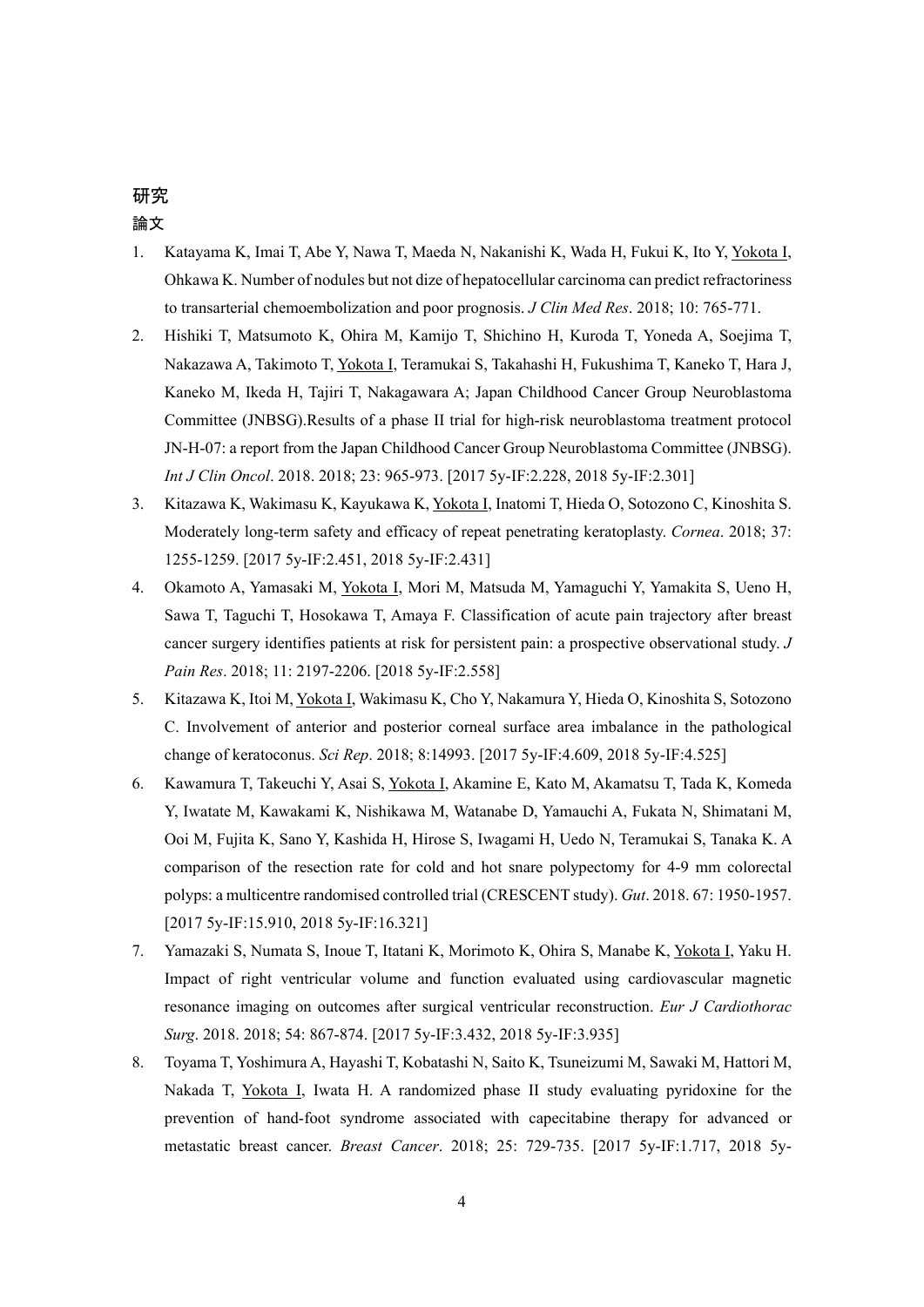IF:1.836]

- 9. Kaibori M, Yoshii K, Yokota I. Reply to "Relative survival instead of overall survival should be used as outcome when analyzing the effect of age after treatment of hepatocellular carcinoma". *Ann Surg*. 2018; 268: e76-e77. [2017 5y-IF:9.097, 2018 5y-IF:9.358]
- 10. Miyake H, Sakagami J, Yasuda H, Sogame Y, Kato R, Suwa K, Dainaka K, Takata T, Yokota I, Itoh Y. Association of fatty pancreas with pancreatic endocrine and exocrine function. *PLOS One*. 2018; 13: e0209448. [2017 5y-IF:3.352, 2018 5y-IF:3.337]
- 11. Hayakawa M, Ono K. A summary of the Japan septic disseminated intravascular coagulation study. *Acute Med Surg*. 2018;5:123-8.
- 12. Honda H, Ono K, Akizawa T, Nitta K, Hishida A. Association of adiposity with hemoglobin levels in patients with chronic kidney disease not on dialysis. *Clin Exp Nephrol*. 2018;22:638-46.
- 13. Kakutani N, Fukushima A, Yokota T, Katayama T, Nambu H, Shirakawa R, Maekawa S, Abe T, Takada S, Furihata T, Ono K, Okita K, Kinugawa S, Anzai T. Impact of High Respiratory Exchange Ratio During Submaximal Exercise on Adverse Clinical Outcome in Heart Failure. *Circulation Journal*. 2018;82:2753-60.[2017 5y-IF:2.895,2018 5y-IF:3.025]
- 14. Kudo D, Hayakawa M, Ono K, Yamakawa K. Impact of non-anticoagulant therapy on patients with sepsis-induced disseminated intravascular coagulation: A multicenter, case-control study. *Thrombosis Research*. 2018;163:22-9.
- 15. Nishioka K, Prayongrat A, Ono K, Onodera S, Hashimoto T, Katoh N, Inoue T, Kinoshita R, Yasuda K, Mori T, Onimaru R, Shirato H, Shimizu S. Prospective study to evaluate the safety of the world-first spot-scanning dedicated, small 360-degree gantry, synchrotron-based proton beam therapy system. *J Radiat Res*. 2018;59:i63-i71. [2017 5y-IF:2.031,2018 5y-IF:2.014]
- 16. Oita M, Miyoshi H, Ono K, Nakamura A, Cho KY, Nomoto H, Yamamoto K, Omori K, Manda N, Kurihara Y, Aoki S, Atsumi T. Satisfaction and efficacy of switching from daily dipeptidyl peptidase-4 inhibitors to weekly trelagliptin in patients with type 2 diabetes-Randomized controlled study. *Endocr J*. 2018;65:141-50.
- 17. Omori K, Nomoto H, Nakamura A, Takase T, Cho KY, Ono K, Manda N, Kurihara Y, Aoki S, Atsumi T, Miyoshi H. Reduction in glucose fluctuations in elderly patients with type 2 diabetes using repaglinide: A randomized controlled trial of repaglinide vs sulfonylurea. *Journal of Diabetes Investigation*. 2018. [2017 5y-IF:3.147,2018 5y-IF:3.902]
- 18. Tokairin K, Kazumata K, Uchino H, Ito M, Ono K, Tatezawa R, Shindo T, Kawabori M, Nakayama N, Houkin K. Postoperative Intracerebral Hemorrhage After Combined Revascularization Surgery in Moyamoya Disease: Profiles and Clinical Associations. *World Neurosurgery*. 2018. [2017 5y-IF:1.924,2018 5y-IF:1.723]
- 19. Umazume T, Yamada T, Yamada S, Ishikawa S, Furuta I, Iwano H, Murai D, Hayashi T, Okada K, Morikawa M, Yamada T, Ono K, Tsutsui H, Minakami H. Morphofunctional cardiac changes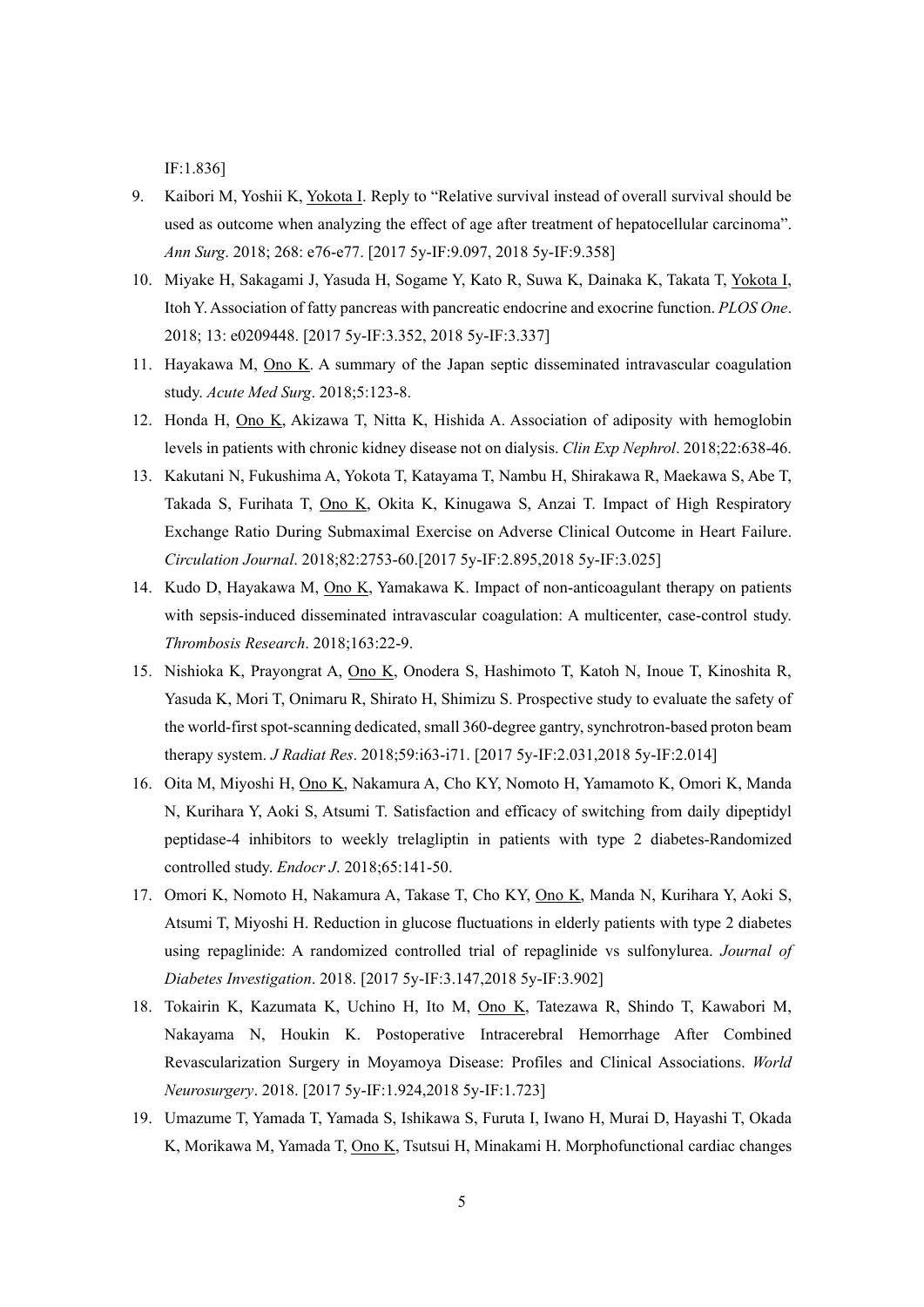in pregnant women: associations with biomarkers. *Open Heart*. 2018;5:e000850.

20. Yamada K, Shiraishi H, Oki E, Ishige M, Fukao T, Hamada Y, Sakai N, Ochi F, Watanabe A, Kawakami S, Kuzume K, Watanabe K, Sameshima K, Nakamagoe K, Tamaoka A, Asahina N, Yokoshiki S, Miyakoshi T, Ono K, Oba K, Isoe T, Hayashi H, Yamaguchi S, Sato N. Open-label clinical trial of bezafibrate treatment in patients with fatty acid oxidation disorders in Japan. *Molecular Genetics and Metabolism Reports*. 2018;15:55-63. [2018 5y-IF:1.845]

#### 以下 2019

- 21. Kunikane H, Yokota I, Katakami N, Takeda K, Takayama K , Sawa T, Saito H, Harada M, Yokota S, Ando K, Saito Y, Ohashi Y, Eguchi K. Prospective analysis of the association between skeletalrelated events and quality of life in patients with advanced lung cancer (CSP-HOR13). *Oncol Lett*. 2019; 17: 1320-1326. [2018 5y-IF:1.741]
- 22. Yasuda H, Kataoka K, Takeyama Y, Takeda K, Ito T, Mayumi T, Isaji S, Mine T, Kitagawa M,Kiriyama S, Sakagami J, Masamune A, Inui K, Hirano K, Akashi R, Yokoe M, Sogame Y, Okazaki K, Morioka C, Kihara Y, Kawa S, Tanaka M, Andoh A, Kimura W, Nishimori I, Furuse J, Yokota I, Shimosegawa T. Usefulness of urinary trypsinogen-2 and trypsinogen activation peptide in acute pancreatitis: A multicenter study in Japan. *World J Gastroenterol*. 2019; 25: 107- 117. [2018 5y-IF:3.579]
- 23. Yokota I, Matsuyama Y. Dynamic prediction of repeated events data based on landmarking model: application to colorectal liver metastases data. *BMC Med Res Methodol*. 2019;30:31. [2018 5y-IF:4.950]
- 24. Goto M, Sakai K, Yokota H, Kiba M, Yoshida M, Imai H, Weiland E, Yokota I, Yamada K. Diagnostic performance of initial enhancement analysis using ultra-fastdynamic contrastenhanced MRI for breast lesions. *Eur Radiol*. 2019;29:1164-1174. [2018 5y-IF:3.919]
- 25. Noguchi A, Inoue T, Yokota I. Promoting a nursing team's ability to notice intent to communicate in lightly sedated mechanically ventilated patients in an Intensive Care Unit: an action research study.*Intensive Crit Care Nurs*. 2019; 51: 64-72. [ 2018 5y-IF:1.985]
- 26. Kaibori M, Yoshii K, Yokota I, Hasegawa K, Nagashima F, Kubo S, Kon M, Izumi N, Kadoya M, Kudo M, Kumada T, Sakamoto M, Nakashima O, Matsuyama Y, Takayama T, Kokudo N; Liver Cancer Study Group of Japan. Impact of advanced age on survival in patients undergoing resection of hepatocellular carcinoma: report of a Japanese nationwide survey. *Ann Surg*. 2019; 269:692-699. [2018 5y-IF:9.358]
- 27. Shinomoto M, Kasai T, Tatebe H, Kondo M, Ohmichi T, Morimoto M, Chiyonobu T, Terada N, Allsop D, Yokota I, Mizuno T, Tokuda T. Plasma neurofilament light chain: A potential prognostic biomarker of dementia in adult Down syndrome patients. *PLoS One*. 2019;14:e0211575. [2018 5y-IF:3.337]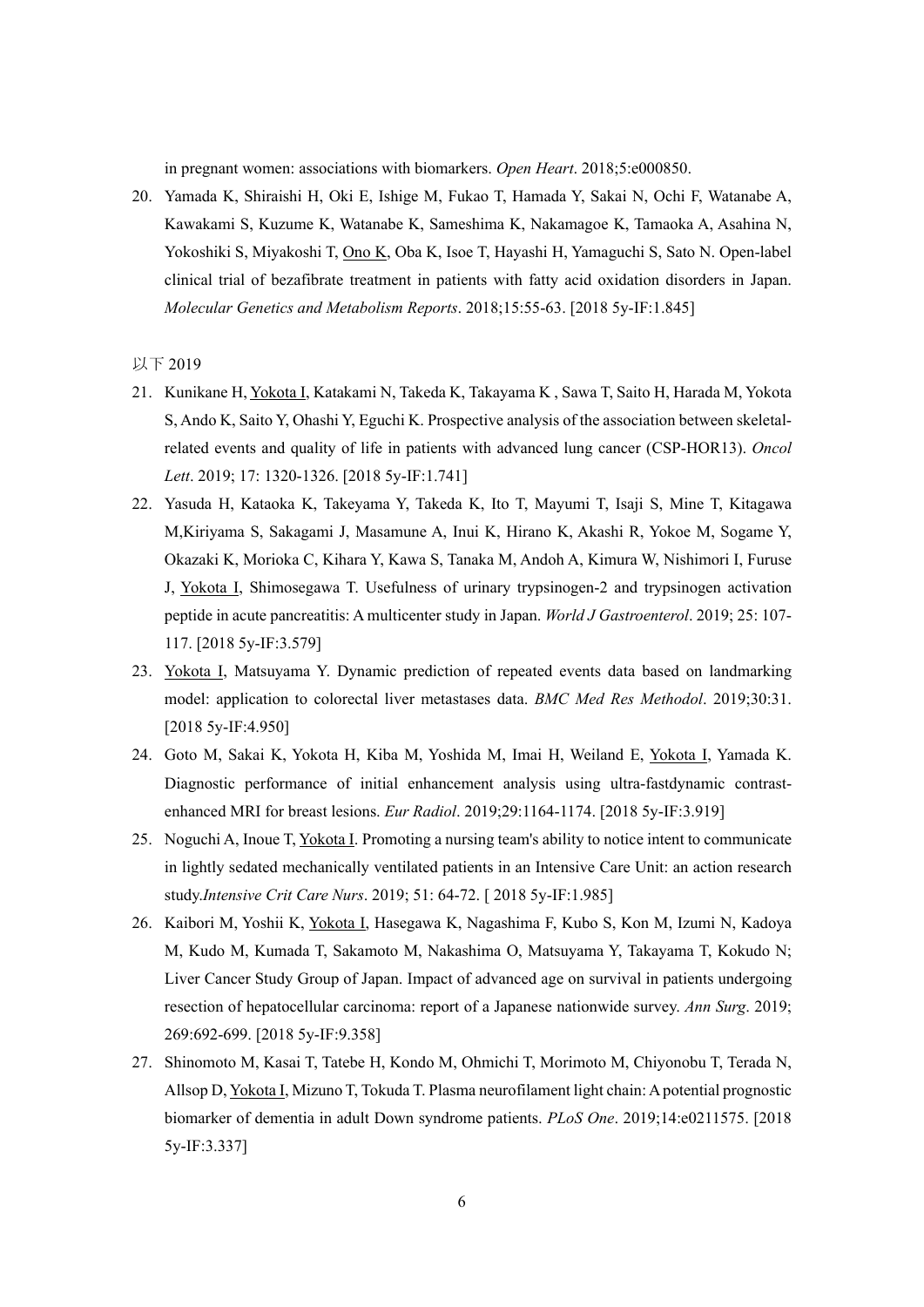- 28. Yokota J, Fukutani N, Nin K, Yamanaka H, Yasuda M, Tashiro Y, Matsushita T, Suzuki Y, Yokota I, Teramukai S, Aoyama T. Association of low back pain with presenteeism in hospital nursing staff. *J Occup Health*. 2019;61:219-226. [2018 5y-IF:1.822]
- 29. Sowa Y, Yokota I, Fujikawa K, Morita D, Taguchi T, Numajiri T. Objective evaluation of fat tissue induration after breast reconstruction using a deep inferior epigastric perforator (DIEP) flap. *J Plast Surg Hand Surg*. 2019;53:125-129. [2018 5y-IF:1.113]
- 30. Mihara Y, Kado H, Yokota I, Shiotsu Y, Sonomura K, Kusaba T, Hatta T, Matoba S, Tamagaki K. Rapid weight loss with dietary salt restriction in hospitalized patients with chronic kidney disease. *Sci Rep*. 2019;9:8787. [2018 5y-IF:4.525]
- 31. Tsuboi H, Yokota I, Miyamori D, Akasaka Y, Yamada A, Ikegaya H. Age estimation based on visual parameters of the skin of cadavers. *Skin Res Technol*. 2019;25:532-537. [2018 5y-IF:1.690]
- 32. Morio K, Maeda I, Yokota I, Niki K, Murata T, Matsumura Y, Uejima E. Risk factors for polypharmacy in elderly patients with cancer pain. *Am J Hosp Palliat Care*. 2019; 36:598-602. [2018 5y-IF:1.679]
- 33. Sakaguchi K, Ono H, Nakatsukasa K, Ishikawa T, Hasegawa Y, Takahashi M, Niikura N, Koizumi K,Sakurai T, Shigematsu H, Takahashi S, Taira S, Suzuki M, Narui K, Miura D, Yamada K, YoshimuraM, Shioya H, Konishi E,Yokota I, Imai K, Fujikawa K, Taguchi T; Collaborative Study Groupof Scientific Research of the Japanese Breast Cancer Society. Efficacy of denosumab for restoringnormal bone mineral density in women receiving adjuvant aromatase inhibitors for early breast cancer. *Medicine (Baltimore)*. 2019;98:e16770 [2018 5y-IF:2.082]
- 34. Sagawa T, Kida T, Inaba T, Yokota I, Sagawa R, Kasahara A, Kaneshita S, Inoue T, Nagahara H, Fujioka K, Wada M, Kohno M, Kawahito Y. Utility of coagulation markers for the prediction of rapidly progressive interstitial lung disease in patients with dermatomyositis. *Lung*. 2019;197:437-442. [2018 5y-IF:2.149]
- 35. Nakao R, Konishi E, Fujiwara H, Otsuji E, Yokota I, Urata Y, Yanagisawa A. Residual cancer volume predicts clinical outcome in patients with esophageal squamous cell carcinoma after neoadjuvant chemotherapy. *Int J Surg Pathol*. 2019;27:713-721. [2018 5y-IF:0.998]
- 36. Zen Y, Chiyonobu T, Yuge M, Yokota I, Morimoto M, Teramukai S, Hosoi H. Gender differences in occurrence of behavioral and emotional problems at the lower grades of elementary school: association with developmental and behavioral characteristics at 5years. *Brain Dev.* 2019;41:760- 768. [2018 5y-IF:3.157]
- 37. Taniguchi Y, Kitamura A, Kaito S, Yokoyama Y, Yokota I, Shinozaki T, Seino S, Murayama H, Matsuyama Y, Ikeuchi T, Fujiwara Y, Shinkai S. Albumin and hemoglobin trajectories and incident disabling dementia in community-dwelling older Japanese. *Dement Geriatr Cogn Disord*. 2019; 47: 233-242. [2018 5y-IF:3.157]
- 38. Shimizu M, Amaya F, Kinoshita M, Yamasaki M, Yokota I, Sawa T. Reduction of the rocuronium-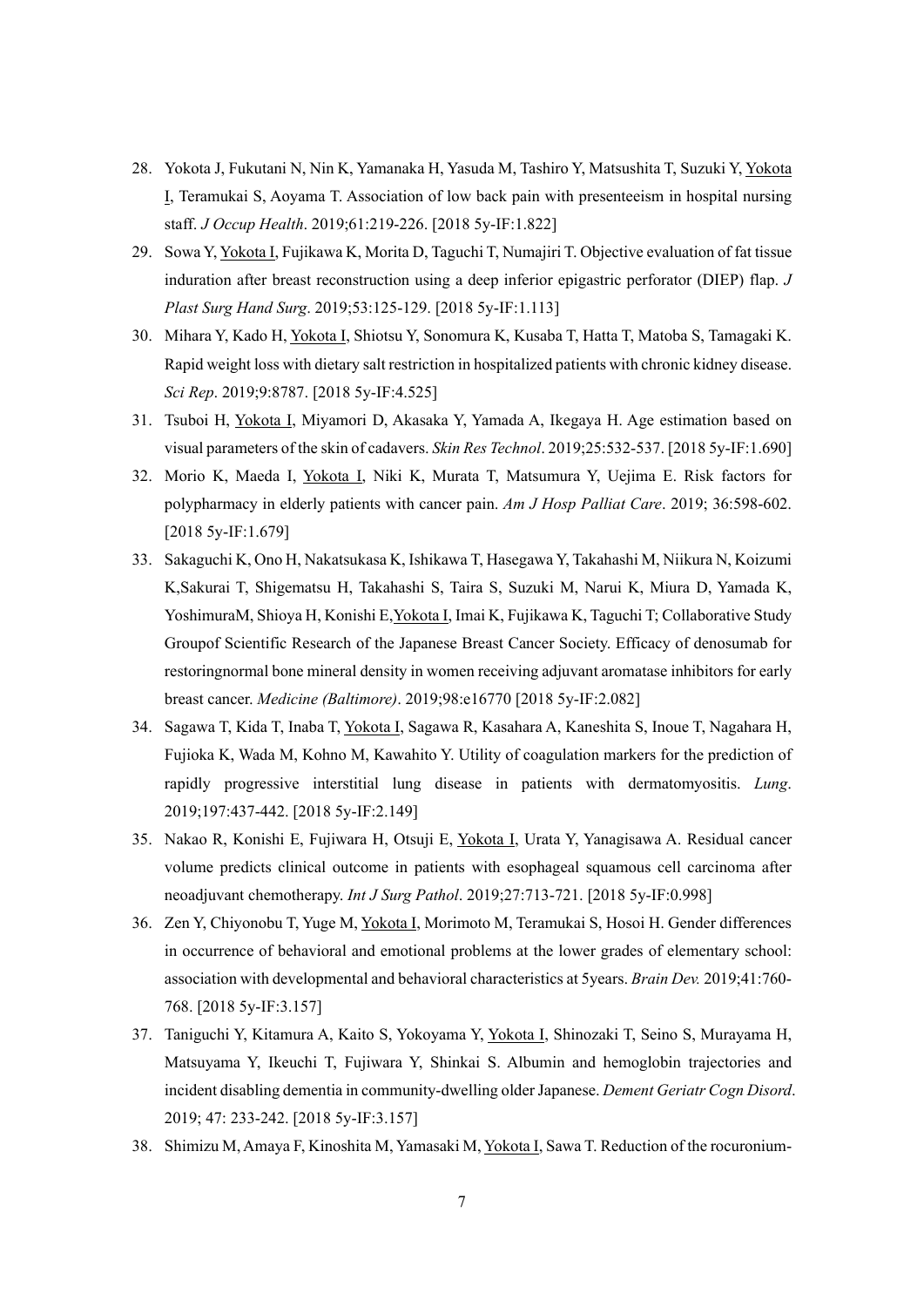induced withdrawal re ex by MR13A10A, a generic rocuronium with a novel solution: A randomized, controlled study. *PLoS One*. 2019;14:e0223947. [2018 5y-IF:3.337]

- 39. Iehara T, Yoneda A, Yokota I, Takahashi H, Teramukai S, Kamijyo T, Nakazawa A, Takimoto T, Kikuta A, Yagyu S, Ikeda H, Nakagawara A, Tajiri T, Japan Childhood Cancer Group Neuroblastoma Committee (JNBSG). Results of a prospective clinical trial JN-L-10 using imagedened risk factors to inform surgical decisions for children with low-risk neuroblastoma disease: A report from the Japan Children's Cancer Group Neuroblastoma Committee. *Pediatr Blood Cancer*. 2019; 66:e27914 [2018 5y-IF:2.677]
- 40. Okamura T, Ushigome E, Kitagawa N, Oyabu C, Tanaka T, Hasegawa G, Nakamura N, Ohnishi M, Tsunoda S, Ushigome H, Yokota I, Hamaguchi M, Asano M, Yamazaki M, Fukui M. Maximum morning home systolic blood pressure is an indicator of the development of diabetic nephropathy: The KAMOGAWA-HBP study. *J Diabetes Investig*. 2019;10:1543-1549. [2018 5y-IF:3.641]
- 41. Ushigome E, Oyabu C, Iwai K, Kitagawa N, Kitae A, Kimura T, Yokota I, Ushigome H, Hamaguchi M, Asano M, Yamazaki M, Fukui M. Effects of dietary salt restriction on home blood pressure in diabetic patients with excessive salt intake: a pilot study. *J Clin Biochem Nut*r. 2019;65:252-257. [2018 5y-IF:2.208]
- 42. Iwai K, Ushigome E, Matsumoto S, Kitagawa N, Ushigome H, Yokota I, Asano M, Hamaguchi M, Yamazaki M, Fukui M. Home blood pressure is associated with cognitive impairment among elderly patients with type 2 diabetes: KAMOGAWA-HBP study. *Diab Vasc Dis Res*. 2019;16:506-512. [2018 5y-IF:2.936]
- 43. Takai S, Nakanishi N, Yokota I, Imai K, Yamada A, Kawasaki T, Okada T, Sawada T, Fujita H, Matoba S. Clot regression effects of rivaroxaban in the treatment of venous thromboembolism in patients with cancer (CRERIT-VTE cancer): study protocol. *BMJ Open*. 2019;9:e031698. [2018 5y-IF:2.863]
- 44. Yamauchi Y, Nakamura A, Takahashi K, Takase T, Yamamoto C, Yokota I, Atsumi T, Miyoshi H. Factors with remission of fatty liver in patients with type 2 diabetes treated with ipragliozin. *Endocr J*. 2019; 66:995-1000. [2018 5y-IF:1.907]
- 45. Yamaguchi J, Chinen Y, Takimoto-Shimomura T, Nagata H, Muramatsu A, Kuriyama K, Ohshiro M, Hirakawa Y, Iwai T, Uchiyama H, Uoshima N, Kaneko H, Nakao M, Tsukamoto T, Shimura Y, Kobayashi T, Horiike S, Yokota I, Kuroda J; KOTOSG Investigators. Prediction of delayed platelet engraftment after autologous stem cell transplantation for B-cell non-Hodgkin lymphoma. *Leuk Lymphoma*. 2019; 60:3434-3441. [2018 5y-IF:2.418]
- 46. Taniguchi Y, Kitamura A, Ishizaki T, Fujiwara Y, Shinozaki T, Seino S, Mitsutake S, Suzuki H, Yokoyama Y, Abe T, Ikeuchi T, Yokota I, Matsuyama Y, Shinkai S. Association of trajectories of cognitive function with cause-specic mortality and medical and long-term care costs. *Geriatr*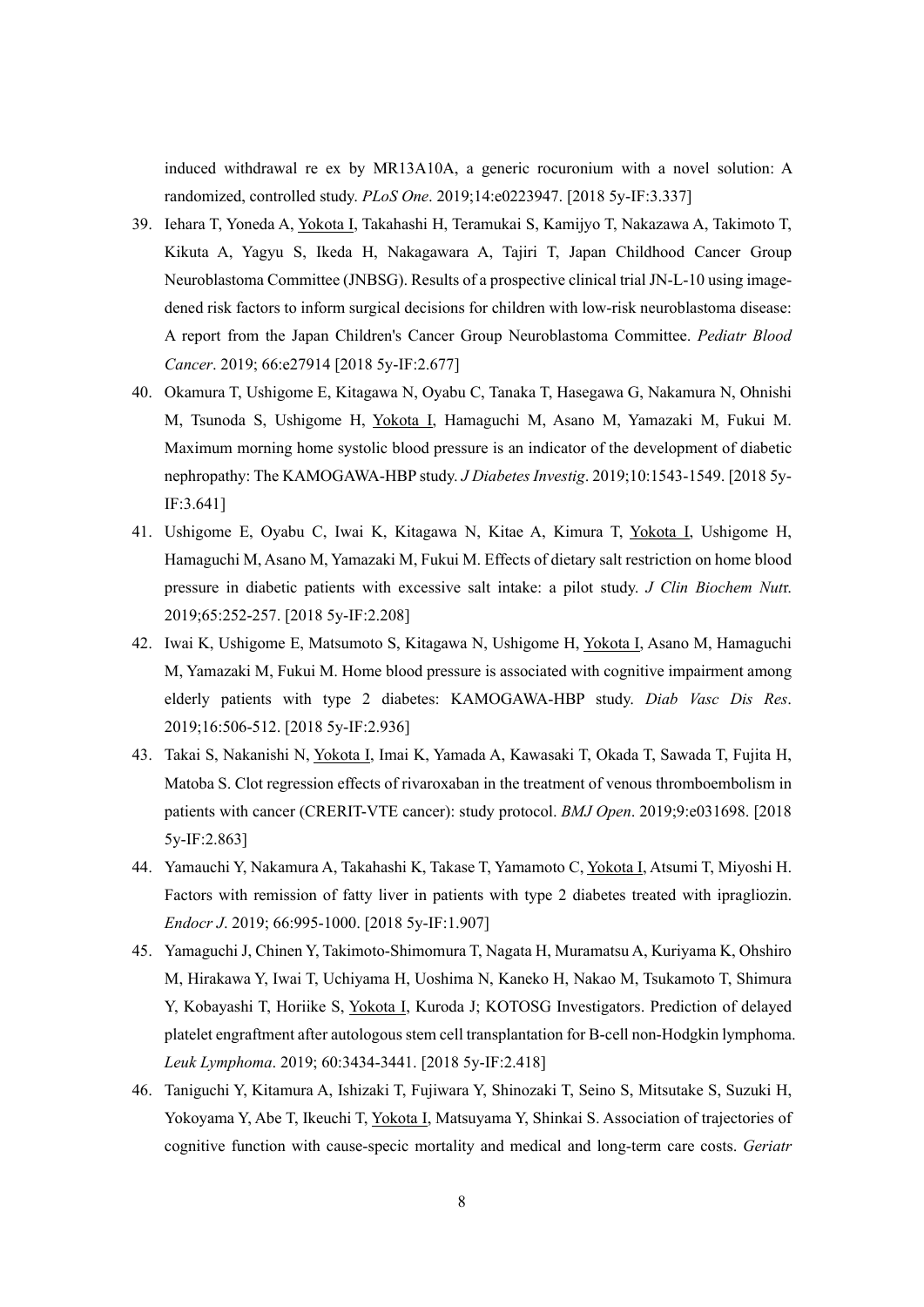*Gerontol Int*. 2019; 19: 1236-1242. [2018 5y-IF:2.407]

- 47. Kitagawa N, Ushigome E, Tanaka T, Hasegawa G, Nakamura N, Ohnishi M, Tsunoda S, Ushigome H, Yokota I, Kitagawa N, Hamaguchi M, Asano M, Yamazaki M, Fukui M. Isolated high home systolic blood pressure in patients with type 2 diabetes is a prognostic factor for the development of diabetic nephropathy: KAMOGAWA-HBP study. *Diabetes Res Clin Pract*. 2019;158:107920 [2018 5y-IF:3.587]
- 48. Ushigome E, Oyabu C, Shiraishi M, Kitagawa N, Kitae A, Iwai K, Ushigome H, Yokota I, Hamaguchi M, Yamazaki M, Fukui M. Evaluation of the efficacy of simplified nutritional instructions from physicians on dietary salt restriction for patients with type 2 diabetes mellitus consuming excessive salt: protocol for a randomized controlled trial. *Trials*. 2019;20:761. [2018 5y-IF:2.258]
- 49. Kaneshita S, Kida T, Yokota I, Nagahara H, Seno T, Wada M, Kohno M, Kawahito Y. Risk factors for cytomegalovirus disease with cytomegalovirus re-activation in patients with rheumatic disease. *Mod Rheumatol*. 2020;30:109-115. [2018 5y-IF:1.884]
- 50. Wakimasu K, Kitazawa K, Kayukawa K, Yokota I, Inatomi T, Hieda O, Sotozono C, Kinoshita S. Five-year follow-up outcomes after Descemet 's stripping automated endothelial keratoplasty: a retrospective study. *BMJ Open Ophthalmol*. 2020; 5: e000354. [2018 5y-IF:-]
- 51. Kida T, Tanaka T, Yokota I, Tamagaki K, Sagawa T, Kadoya M, Yamada T, Fujioka K, Wada M, Kohno M, Hiraoka N, Omoto A, Fukuda W, Kawahito Y. Association between preexisting lung involvements and the risk of diffuse alveolar hemorrhage in patients with microscopic polyangiitis: a multi-center retrospective cohort study. *Mod Rheumatol*. 2020;30:338-344. [2018 5y-IF:1.884]
- 52. Fujikawa K, Teramukai S, Yokota I, Daimon T. A Bayesian basket trial design that borrows information across strata based on the similarity between the posterior distributions of the response probability. *Biom J*. 2020;62:330-338. [2018 5y-IF:1.318]
- 53. Kato M, Kaneko Y, Tanaka Y, Inoo M, Kobayashi-Haraoka H, Amano K, Miyata M, Murakawa Y, Yasuoka H, Hirata S, Nagasawa H, Tanaka E, Miyasaka N, Yamanaka H, Yamamoto K, Yokota I, Atsumi T, Takeuchi T. Predictive value of serum amyloid A levels for requirement of concomitant methotrexate in tocilizumab initiation: A post-hoc analysis of the SURPRISE study. *Mod Rheumatol*. [Epub ahead of print] [2018 5y-IF:1.884]
- 54. Iwasaki K, Inoue M, Kasahara Y, Tsukuda K, Kawahara H, Yokota I, Kondo E, Iwasaki N, Yasuda K. Inclination of Blumensaat's line in uences on the accuracy of the quadrant method in evaluation for anterior cruciate ligament reconstruction. *Knee Surg Sports Traumatol Arthrosc*. [Epub ahead of print] [2018 5y-IF:3.279]
- 55. Ushigome E, Kitagawa N, Kitae A, Kimura T, Iwai K, Oyabu C, Ushigome H, Yokota I, Hamaguchi M, Asano M, Yamazaki M, Fukui M. Seasonal variation in home blood pressure and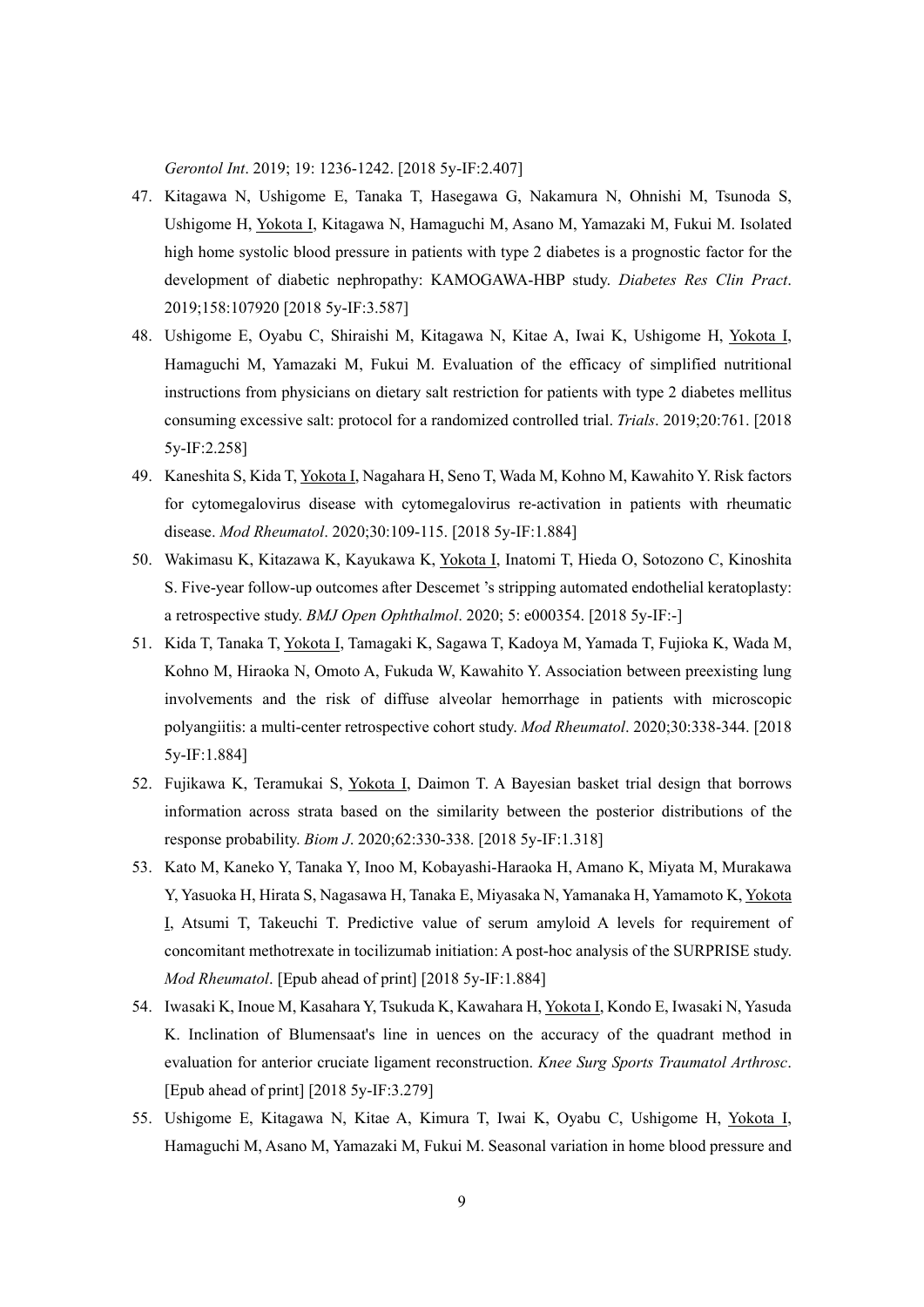its relationship with room temperature in patients with type 2 diabetes. *Diab Vasc Dis Res*. [Epub ahead of print] [2018 5y-IF:2.936]

- 56. Kanbayashi Y, Sakaguchi K, Ishikawa T, Ouchi Y, Nakatsukasa K, Tabuchi Y, Kanehisa F, Hiramatsu M, Takagi R, Yokota I, Katoh N, Taguchi T. Comparison of the efficacy of cryotherapy and compression therapy for preventing nanoparticle albumin-bound paclitaxel-induced peripheral neuropathy: a prospective self-controlled trial. *Breast* [Epub ahead of print] [2018 5y-IF:3.183]
- 57. Noguchi A, Hosokawa K, Amaya F, Yokota I. Factors related to memory absence and delusional memories in patients in intensive care units managed with light sedation. *Intensive Crit Care Nurs*. [Epub ahead of print] [2018 5y-IF:1.985]
- 58. Miyake M, Matsuyama H, Teramukai S, Kinoshita F, Yokota I, Matsumoto H, Shimada K, Kinjyo M, Shimokama T, Okumura K, Yomenori M, Enokida H, Nakagawa M, Nakai Y, Fujimoto K; Nishinihon Uro-oncology Extensive Collaboration group. A new risk stratification model for intravesical recurrence, disease progression, and cancer-specific death in patients with nonmuscle invasive bladder cancer: the J-NICE risk tables. *Int J Clin Oncol.* [Epub ahead of print] [2018 5y-IF:2.301]

#### 発表

#### 国際学会

 **Yokota I**, Uemura Y. Using restricted mean survival time in a non-inferiority trial. The VIth International Society for Biopharmaceutical Statistics, Kyoto, Japan, Aug 28, 2019.

国内学会・セミナー

- 横田 勲. 生存時間型アウトカムに対する単群試験のデザイン. 第 60 回日本小児血液・ がん学会学術集会, 2018/11/15.
- 横田 勲. ランドマークモデルによる動的予測. 2018 年計量生物セミナー, 京都, 2018/12/7.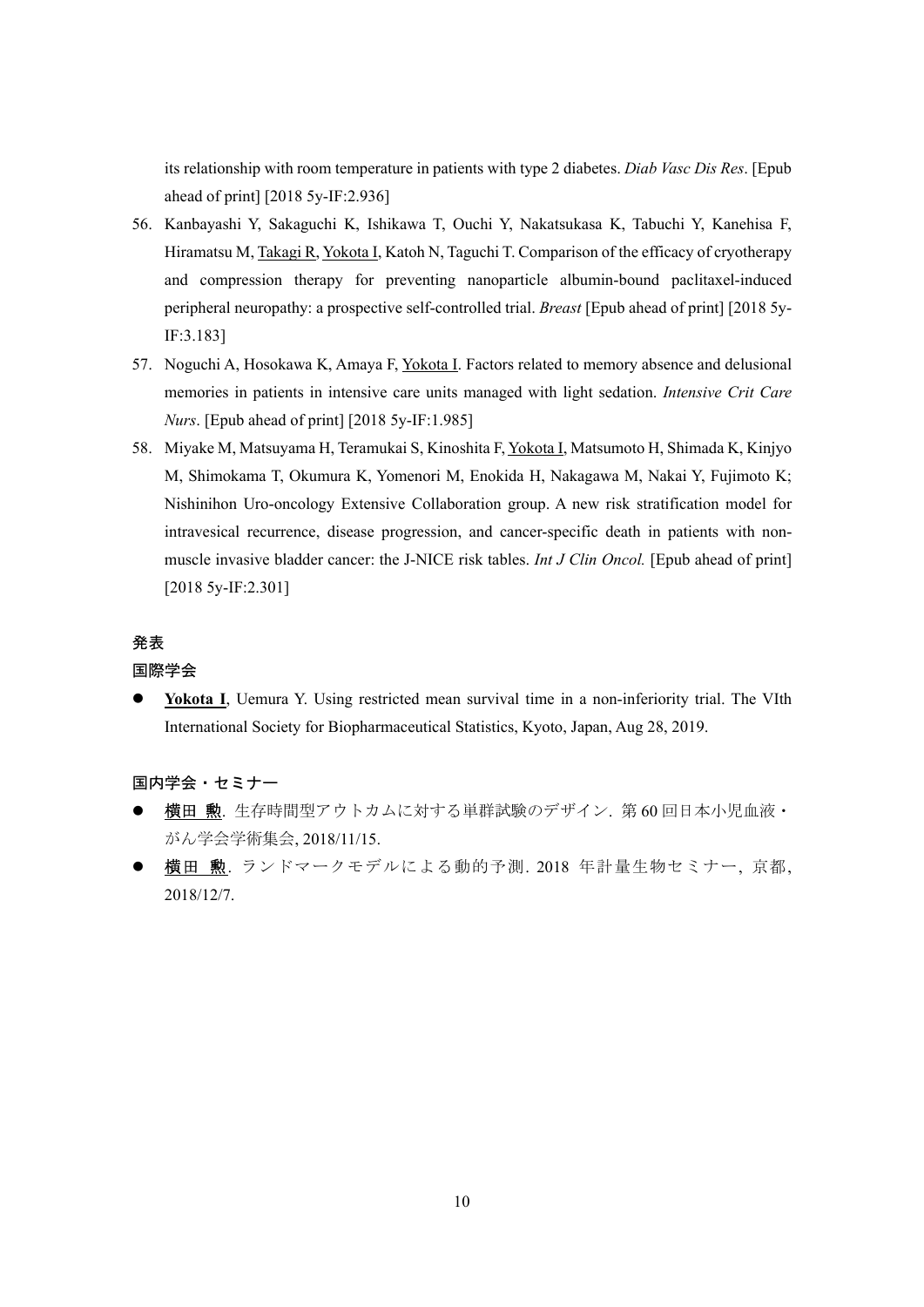## 教育

#### HoBiS

| 2020/2/10 | 横田 | $\hat{\mathbb{R}}$ Using restricted mean survival time in a non-inferiority trial              |
|-----------|----|------------------------------------------------------------------------------------------------|
| 2020/3/3  | 髙木 | $\overline{\text{m}}$   Comparing the performance of phase I/II oncology trial designs in low- |
|           |    | toxicity rate situdations                                                                      |

### 担当科目(学内)

(特にことわりがなければ 2019 年度)

学部

● 全学教育・一般教育演習 (フレッシュマンセミナー)「医学統計とデータサイエンス」

| 4/11 | 概論(1)            |
|------|------------------|
| 4/18 | 概論(2)            |
| 4/25 | データ要約実習          |
| 5/9  | データの記述と統計的推測     |
| 5/16 | (休講)             |
| 5/23 | 仮説検定・推定と疫学研究デザイン |
| 5/30 | 疫学調査テーマ決め        |
| 6/6  | 図書館情報入門          |
| 6/13 | 先行文献検索           |
| 6/20 | 調査票作成(1)         |
| 6/27 | 調査票作成(2)         |
| 7/4  | プロトコル作成(1)       |
| 7/11 | プロトコル作成(2)       |
| 7/18 | 特別講演             |
| 7/25 | データ解析(1)         |
| 8/1  | データ解析(2)・報告書作成   |

#### 医学科 3 年「臨床統計学」

2018 年度

| 1/23(2) | 臨床研究と生物統計学   |
|---------|--------------|
| 1/23(3) | データの記述と統計的推測 |
| 1/23(4) | 2群の比較と演習     |
| 1/24(2) | 検定と分散分析      |
| 1/24(3) | 観察研究のデザイン    |
| 1/24(4) | 回帰分析         |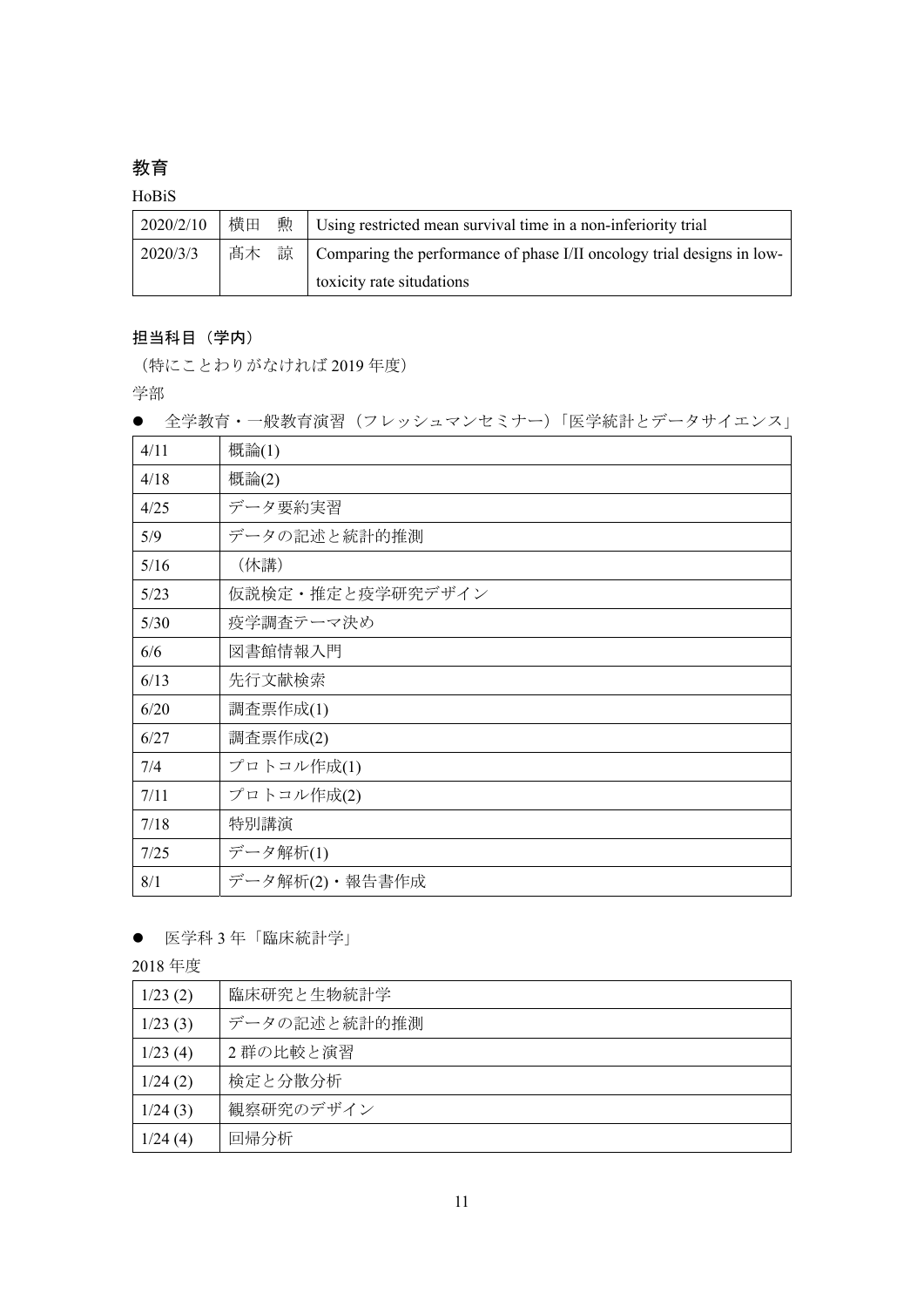2019 年度

| 1/22(2) | 因果と予測           |
|---------|-----------------|
| 1/22(3) | データの記述と統計的推測    |
| 1/22(4) | 2群の比較と演習        |
| 1/23(2) | 検定と推定           |
| 1/23(3) | 回帰分析            |
| 1/23(4) | 反事実アウトカムと因果 DAG |

大学院

- 統計解析の基礎
	- ▶ 「修士課程公衆衛生学コース]基礎生物統計学
	- > [修士課程医科学コース]大学院共通授業科目:社会と健康「基本社会医学総論Ⅱ ~統計解析の基礎」もしくは公衆衛生学コースの基礎生物統計学
	- [博士後期課程]社会医学研究法Ⅱ「基礎生物統計学」
	- > [その他]大学院共通授業科目:社会と健康「基本社会医学総論Ⅱ~統計解析の基 礎」

| 4/11(6,7) | 臨床研究と生物統計学<br>/ データの記述と統計的推測 |
|-----------|------------------------------|
| 4/18(6,7) | 推定と検定                        |
| 4/25(6,7) | 分散分析                         |
| 5/9(6,7)  | 回帰分析                         |

- 統計解析の応用
	- > 「修士課程公衆衛生学コース]応用生物統計学「臨床研究統計解析」
	- [修士課程医科学コース]大学院共通授業科目:社会と健康「基本社会医学総論Ⅱ ~統計解析の応用」
	- [その他]大学院共通授業科目:社会と健康「基本社会医学総論Ⅱ~統計解析の応 用」

| 5/23(6,7) | 臨床試験デザイン        |
|-----------|-----------------|
| 5/30(6,7) | 疫学研究デザイン        |
| 6/6(6,7)  | 観察研究に生じるバイアスと制御 |
| 6/13      | 生存時間解析          |

- 生物統計学特論 (5/28~7/23)
	- ▶ [修士課程公衆衛生学コース]応用生物統計学「生物統計学特論」
	- ▶ 「修士課程医科学コース]臨床疫学(疫学研究の統計的方法論とセット)

数理統計学の講義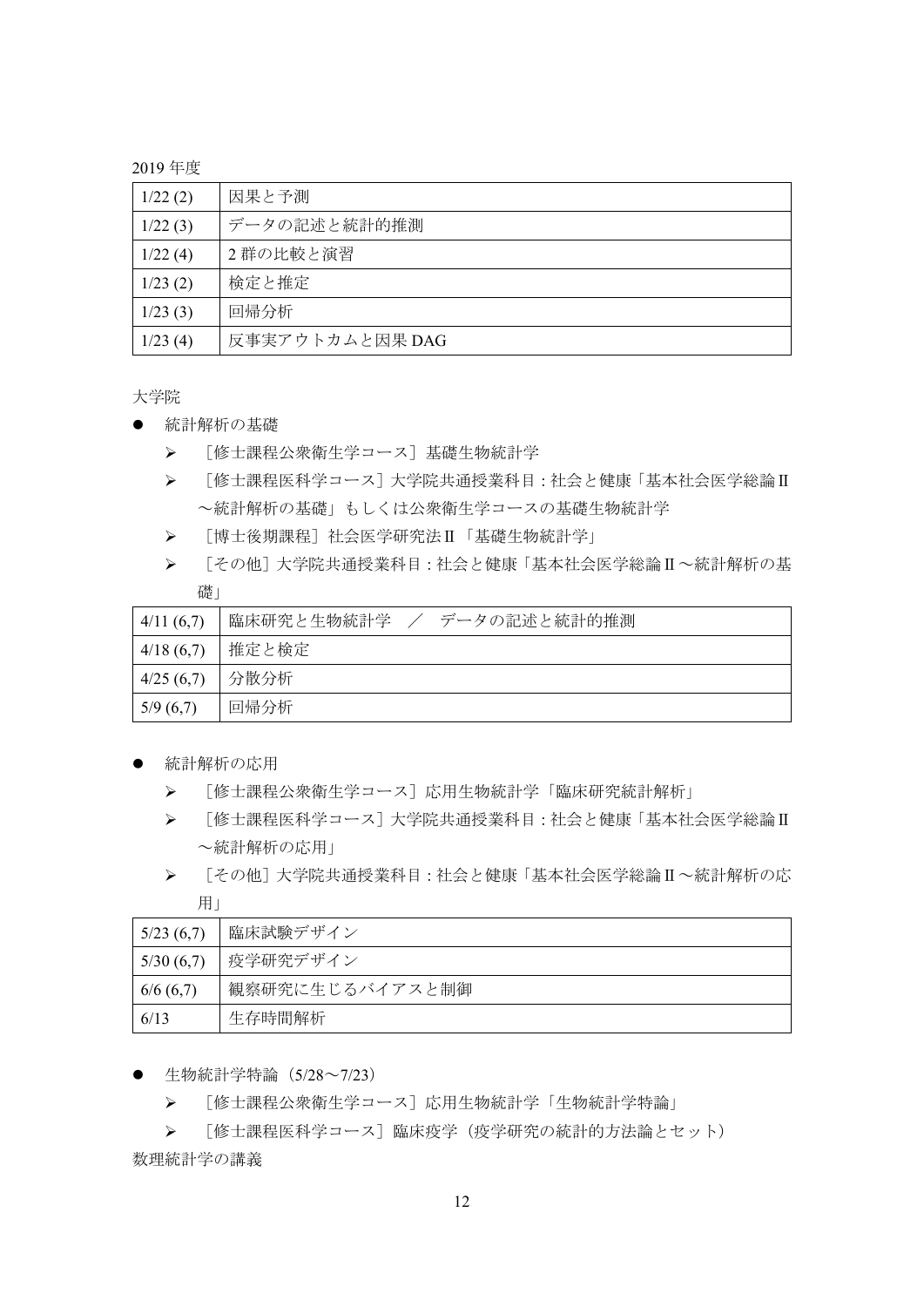- 疫学研究の統計的方法論 (10/8~12/17)
	- ▶ [修士課程公衆衛生学コース]応用疫学「疫学研究の統計的方法論」

▶ [修士課程医科学コース]臨床疫学(生物統計学特論とセット) ロスマンの疫学 第2版の輪読

- 医学総論「医学統計学」(9/30~12/23)
	- [修士課程]医学総論「医学統計学」
	- [博士課程]基本医学総論「医学統計学」

Fundamental of Clinical Trials 4th edition の輪読

#### 医理工統計学

| 10/7(6,7)  | 疫学研究と交絡            |
|------------|--------------------|
| 10/21(6,7) | 因果 DAG             |
| 10/28(6,7) | 効果の修飾と層別解析         |
| 11/18(6,7) | 傾向スコア解析            |
| 11/25(6,7) | 群間比較と回帰モデル入門       |
| 12/2(6,7)  | 分割表の解析とロジスティック回帰   |
| 12/9(6,7)  | 生存時間解析 / 統計モデルの作り方 |
| 12/16(6,7) | 臨床試験デザイン           |

学外

- 2018/12/11 「臨床試験論文の読み方」(帝京大学)
- 2019/10/29 「予後予測モデルの構築」(東京理科大学)
- 2019/12/10 「臨床試験論文の読み方」(帝京大学)

### 勉強会(Journal Scanning)

| 2019/7/22  | Stat Med Vol.38 Issue.15 (Jul 10)              |
|------------|------------------------------------------------|
| 2019/7/29  | Stat Med Vol.38 Issue.16 (Jul 20)              |
| 2019/8/5   | Stat Med Vol.38 Issue.17 (Jul 30)              |
| 2019/8/19  | Stat Med Vol.38 Issue.18 (Aug 15)              |
| 2019/9/2   | Stat Med Vol.38 Issue.19 (Aug 30)              |
| 2019/10/7  | Stat Med Vol.38 Issue.20 (Sep 10)              |
| 2019/10/21 | Stat Med Vol.38 Issue.21 (Sep 20) pp.3961-4050 |
| 2019/10/28 | Stat Med Vol.38 Issue.21 (Sep 20) pp.4051-4188 |
| 2019/11/18 | Stat Med Vol.38 Issue.22 (Sep 30)              |